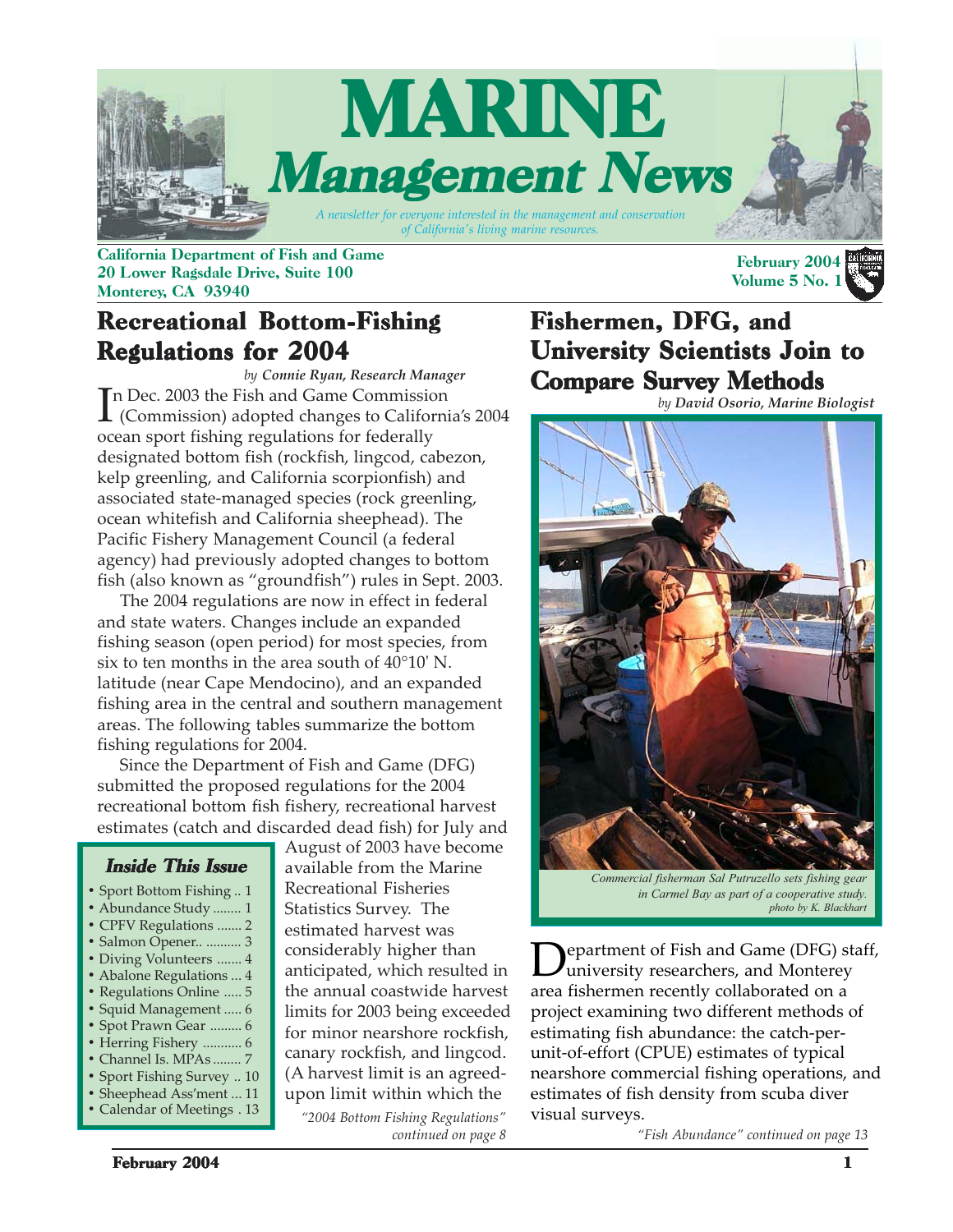## New CPFV Logbook Regulations and Boat Limits Adopted

Over the past few years, commercial passenger fishing vessel (CPFV) logbook information has become increasingly important to fisheries managers and enforcement staff, particularly for those fishes managed under annual harvest quotas. To ensure that managers get the best information, logbooks need to be filled out in a manner that satisfies regulation requirements. At the same time, CPFV operators have an understandable interest in maintaining the confidential nature of their logbooks.

 During the Fish and Game Commission (Commission) meeting in Sacramento in December 2003, logbook regulation changes were adopted that will help the Department of Fish and Game (DFG) track logbooks, ensure that logbooks are completed prior to the end of fishing trips, and track species or species groups being taken. The new regulations will also clarify the terms of confidentiality for logbooks and help to make the logbooks more accessible to DFG representatives (see Section 195, Title 14, CCR, sub-sections (a) through (c), available online at *www.dfg.ca.gov/mrd/ oceanfish2004.pdf*).

 The Commission also adopted a set of rules that will establish boat limits for CPFVs under Section 195, sub-section (e). The new rules are pending approval by the Office of Administrative Law and are expected to take effect beginning March 1, 2004. The following is a brief summary of the new set of rules:

Boat limits are determined by multiplying the number of authorized anglers/passengers aboard by the individual daily bag limit for a species or species group.

• Only passengers may contribute towards the passenger boat limit.

• Vessel captains are responsible (and will be cited) for any boat overlimits.

• Crew members are **NOT** included when calculating the passenger **boat limit (see sidebar** 

information, left).

• Crew members may **NOT** retain part of the passengers' boat limit.

• Crew members may assist passengers in their normal duties (see sidebar information, right).

*by Wendy Dunlap, Marine Biologist*



• Crew members may fish and retain only what they catch as individuals within their daily bag limits.

• Crew members may **NOT** give any of their personal daily bag limits to passengers.

 In addition to boat limits for CPFVs, the Commission also adopted boat limits for private vessels. The boat limit on a private vessel is simply the daily bag limit times the number of authorized anglers on the vessel.

 For both CPFVs and private vessels, boat limits apply until the anglers/ passengers depart from the vessel. At the time of departure, bag limits are enforceable upon individual anglers.

members normal duties are defined as casting, setting trolling gear, gaffing or netting, obtaining bait, chumming, baiting, untangling hooks and lines, identifying, dispatching, filleting, counting, bagging, and otherwise handling fish taken by passengers. *C*

 For further information, please contact Mr. Steve Crooke, senior marine biologist, at  $(562)$  342-7195.

#### **Since the tide is right...**

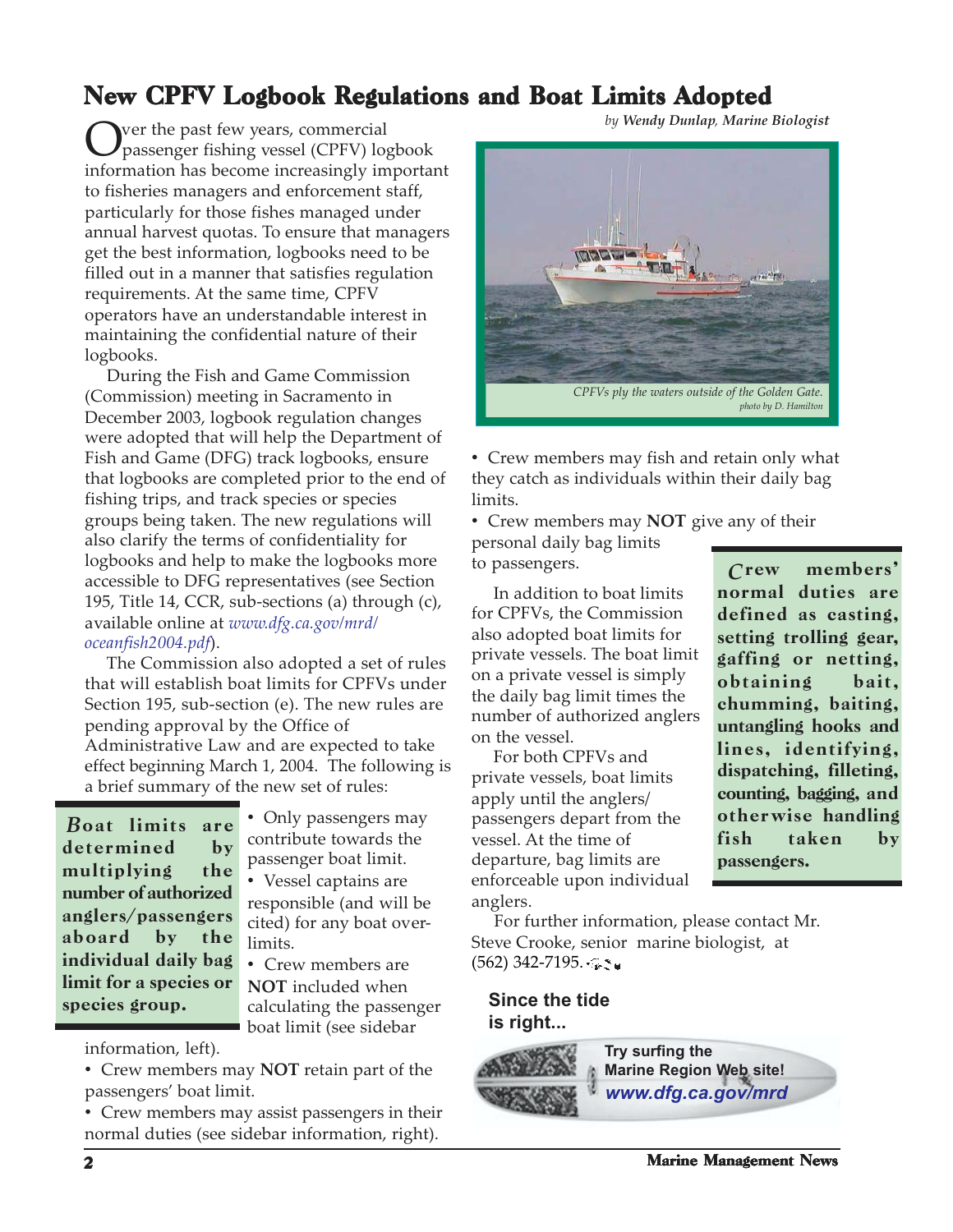## 2004 Ocean Salmon Season to Open Feb. 14

re you looking forward to the upcoming salmon season? Do you have questions about this year's salmon regulations? Read through the following summary and outlook for the 2004 season, check out the 2004 salmon fishing regulations (available online or through your local Department of Fish and Game office), and you'll be set to go!

 Salmon season opens along California's coast at different times depending on the area fished (see map of areas, below). All areas have a 24 inch minimum size limit (total length) through April 30, and 20-inch minimum size limit thereafter. The increased size limit during the early part of the season protects Sacramento River winter chinook, which are listed as endangered and protected under the Endangered Species Act (ESA).

 The opening dates through April 30 were adopted by the Pacific Fishery Management Council (PFMC) at their meeting in April 2003, and adopted by the California Fish and Game Commission shortly thereafter. The season starting May 1, 2004 and continuing through April 30, 2005 will be developed by the PFMC and the Commission during their March and April meetings this year. Public participation is encouraged during the following meeting dates:

• Feb 25 – DFG Salmon Informational Meeting, Santa Rosa



- Mar 8-12 PFMC Meeting, Tacoma, WA
- Mar 30 PFMC Public Hearing, Fort Bragg
- Apr 1-2 Fish and Game Commission Meeting, Sacramento
- Apr 5-9 PFMC Meeting, Sacramento

 The outlook for the 2004 season is similar to the 2003 season in structure, distribution and abundance. In 2003, fish tended to be caught deeper and farther offshore. Recreational anglers who fished offshore during 2003 frequently encountered rough seas, marine mammals and tangles of jellyfish. This may have kept the recreational catch low compared to previous years, but the relatively high commercial catch suggests that a good number of fish were available.

 For the first time since 1990, the Fort Bragg area commercial fishery was open from May through September (closed in June) in 2003,





February 2004 3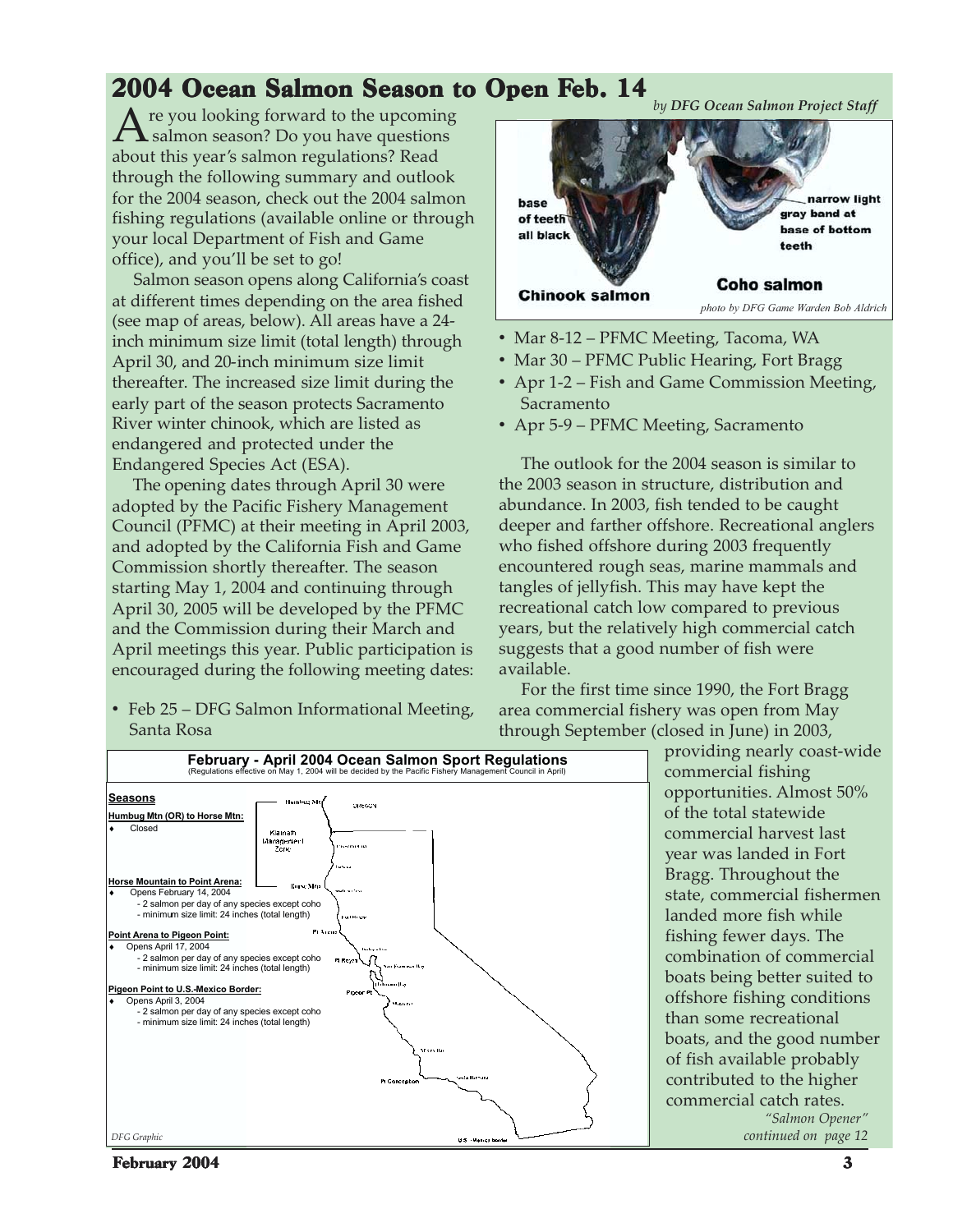## Volunteers to Help DFG with Fish Counting Efforts

*by Briana Brady, Marine Biologist*

Throughout the year, Department of Fish<br>and Game (DFG) staff get in the water to<br>measure the times and since of fish them record the types and sizes of fish they encounter. This sampling method provides an estimate of how many fish are present in a given area (density) and of the percentage of fish that fall within certain size categories (size frequency). Changes in these measures provide useful information on the health of fish resources.

 The DFG is exploring the feasibility of expanding the amount of data collected by developing a volunteer diver program. To qualify for the program, DFG volunteer divers must possess the technical and physical skills for scuba diving, with further training in diving survey techniques provided by DFG.

 One survey method that will be used by DFG volunteer divers is capturing fish on video. Using volunteers in this way will allow a number of areas to be surveyed relatively rapidly, followed by analysis later in the lab.



 DFG biologists will implement the pilot project this spring, and examine the viability of using volunteer divers on a wide-scale basis. Dive sites will include Stillwater Cove and Point Lobos Ecological Reserve in Monterey County. For more information, please contact Ms. Briana Brady, marine biologist, at  $(831)$  649-2994.

## Abalone Sport Fishery Regulation Changes for 2004 *by DFG Staff*

When the 2004 abalone season opens in April, sport fishermen will be allowed to take the same number of red abalone as last year – 24. However, new regulations explaining how to fill out "abalone permit report cards" should be carefully reviewed by those who plan to seek out the tasty mollusk.

 Enforcement of the 24-abalone limit is accomplished through the use of the abalone permit report cards, also known as an abalone "punch cards". The regulatory language which provides for an abalone permit report card was amended this year to clearly spell out how the punch cards should be used. In particular, the new regulations clarify several points:

• Fishermen required to have a fishing license (over 16 years of age) are also required to have an abalone permit report card to take abalone.

• Abalone permit report cards must be completed immediately upon returning to the shore or boat with abalone, and the fishing location code must be written on the report card along with other required information.

• Paper "chads" that result from punching holes in the abalone permit report card must be completely removed.

• The license agent is responsible for writing the abalone report card number on the fisherman's sport fishing license, and the sport fishing license number on the abalone permit report card.

 These changes are expected to increase the ability

of wardens to enforce the regulations which, in turn, will increase the accuracy of information about the number and location of abalone taken by sport fishermen.

 The new regulations are available online at *www.dfg.ca.gov/mrd/sportfishing\_regs2004.html*. For more information please contact Mr. Jerry Kashiwada, marine biologist, at (707) 964-0642 or e-mail *jkashiwa@ dfg.ca.gov*.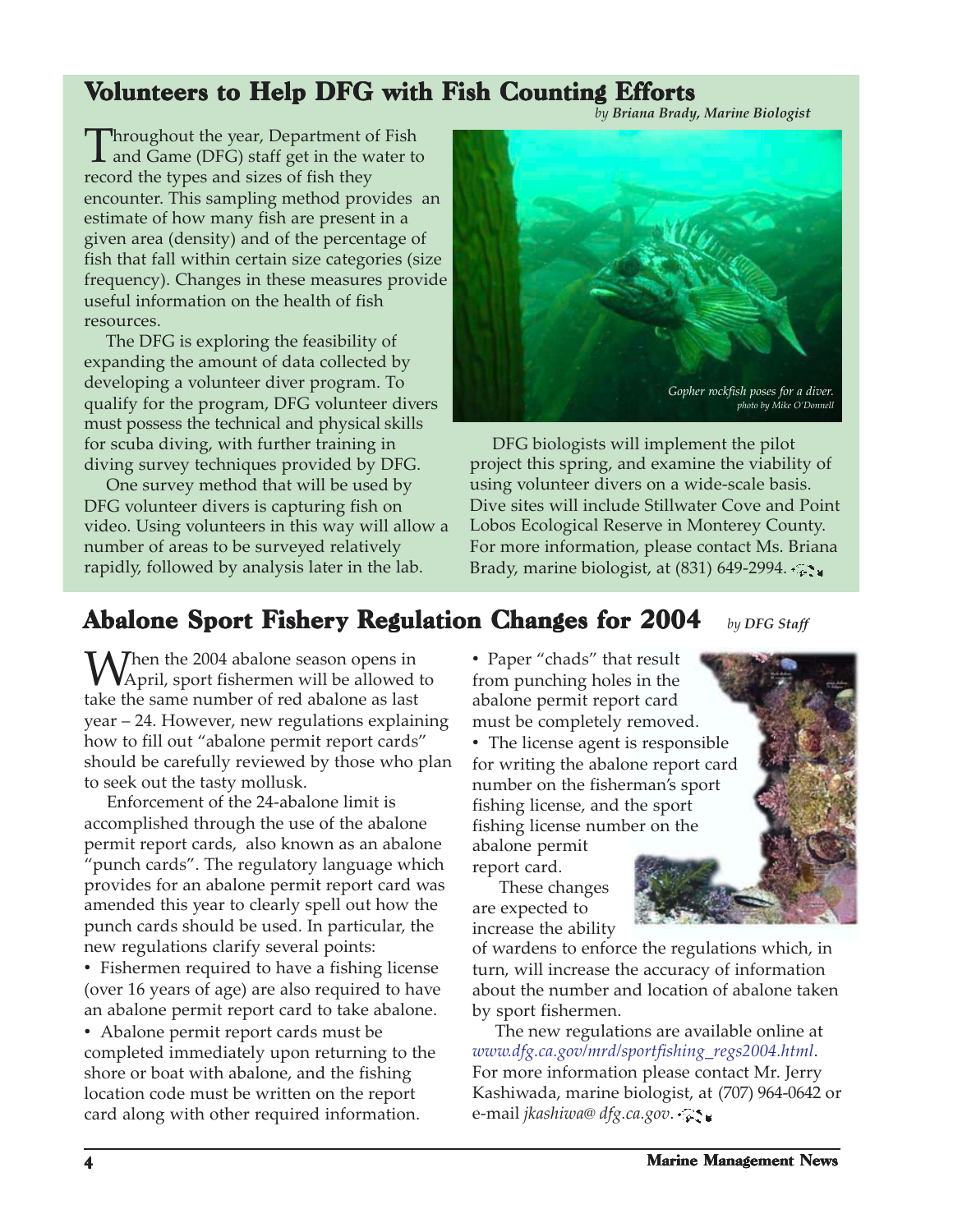## 2004 Ocean Sport Fishing Regulation Book Available Online

The 2004 Ocean Sport Fishing regulation book is now available online at *www.dfg.ca.gov/mrd/sportfishing\_regs2004.html,* in PDF format. The online version is completely bookmarked for easy reference. The printed version is expected to arrive at Department of Fish and Game (DFG) offices sometime in late February or March.

 The 2004 sport fishing regulation book includes the following changes:

• Highlighting of new information for 2004

• An overview of changes in fishing license and stamp requirements (pg. 5)

• Tables summarizing bottom fishing regulations for northern, central and southern California (pgs. 6-8)

• A table outlining special limits for fish other than rockfish, lingcod, California scorpionfish, cabezon and greenlings (Section 27.60 (b)(3), pg.14)

• Definitions for management areas, seasons, depths, fishery closure processes, cowcod conservation areas, and California rockfish conservation areas (pgs.18-20)

• New rockfish limits (pgs. 14, 15, and 23)

• New abalone permit report card (pg. 26)

• Tables listing MPAs that regulate sport fishing, along with their general restrictions (pgs. 31-33)

• Descriptions of Marine Life Refuges and Marine Ecological Reserves that reference coordinates and major geographical features (pgs. 38-39)

• Interim recommendations for fish consumption in Tomales Bay (from the Office of Environmental Health Hazard Assessment)(pg. 42)

• Declaration for Entry form (pg. 44)

• A description of the new method for estimating sport catch (*Estimating Saltwater Sport Catch and Effort in 2004)* (pg. 45)

• Diagrams of measurement methods for fish, clams, crab, abalone and lobster (pg. 48)

 The 2004 Sport Fishing Regulation Book also includes three Sections which are expected to go into effect on March 1:

• Section 27.60(e) (Boat Limits, pg.15). Identifies new "boat limits" on certain finfish species. This regulation will allow authorized *by Mary Patyten, Research Writer*

anglers fishing aboard certain qualifying vessels to fish toward a total boat limit rather than for individual bag limits like in years past (*see newsletter article on page 2*).

• Section 29.15(h) (Abalone Permit Report Cards, pg. 26). Introduces and describes regulations associated with the new abalone permit report card (*see newsletter article on page 4*).



*The cover of the 2004 Ocean Sport Fishing regulation book celebrates saltwater fishermen and their state record catches. Regulations are available online at* www.dfg.ca.gov/mrd/sportfishing \_regs2004.html*. Cover design by Mary Patyten*

• Section 195, Title 14, CCR (Report of Fish Taken to be Made by Barge Owner or Vessel for Hire and Boat Limits, pg. 11). Reviews new logbook requirements and boat limits for CPFV owners and operators (*see newsletter article on page 2*).

 A new cover design for the 2004 Ocean Sport Fishing regulation book celebrates California's saltwater fishermen through displaying their state record catches. DFG is pleased to

*"2004 Regulations Online" continued on page 12*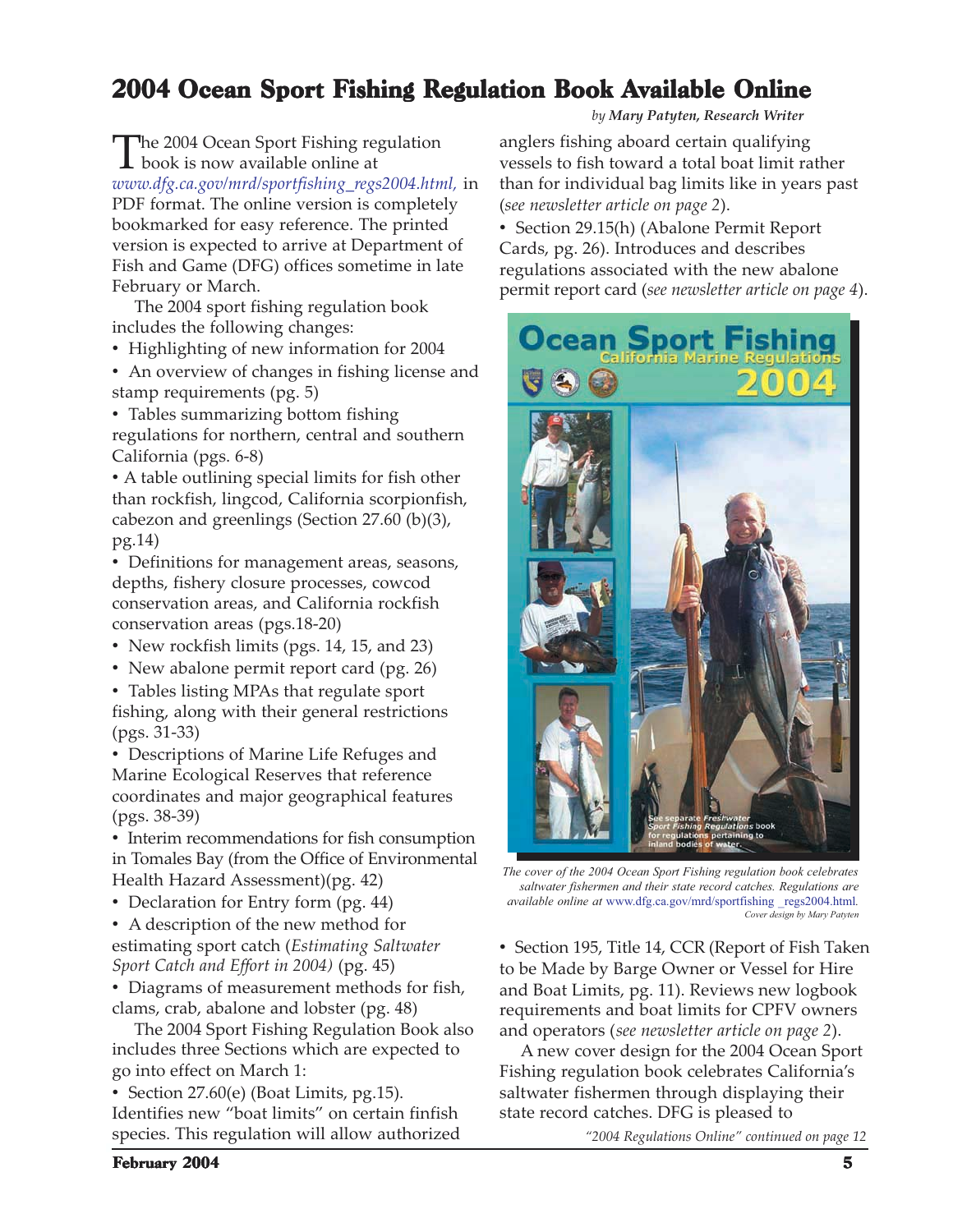

## UPDATE: 2003-2004 Herring Fishery

To date, 1,500 tons of herring have been landed in the San Francisco Bay herring fishery for the 2003-2004 season. Because the herring spawning season will continue at least through March, conclusions cannot yet be drawn about the status of the stock.

 The San Francisco Bay fishery is divided into three different groups, or "platoons". The first platoon fishes in December and the other two platoons fish in January and February on alternating weeks. The December fishery (DH) was extremely slow, with fishermen landing only 7 tons of their 628-ton quota. The other two platoons started fishing on January 4, and *"HerringFishery" continued on page 12*

## UPDATE: Market Squid Fishery Management Plan

*by Dale Sweetnam, Senior Marine Biologist*

**Public testimony was taken on the Market** Squid Fishery Management Plan at the Dec. 5 Fish and Game Commission (Commission) meeting. The Commission asked the Department of Fish and Game (DFG) to include additional alternatives. The Commission also asked DFG to schedule a meeting to explore potential solutions for reducing squid fishery/ seabird interactions at the Farallon Islands. The Natural Resources Defense Council sponsored the meeting, which took place on Jan. 27, 2004.

 A revised draft of the Market Squid Fishery Management Plan that incorporates changes requested by the public and the Commission will be available for public review in April, 2004. Public testimony on the management plan will be taken at the May Commission meeting in San Diego with adoption scheduled for the late August Commission meeting in San Luis Obispo.

 For more information, please contact Mr. Dale Sweetnam, marine biologist, at (858) 546-  $7170.$ 

#### *by Becky Ota, Senior Marine Biologist*

continued fishing on alternate weeks. The Department of Fish and Game (DFG) closed these two platoons on Jan. 20 and Jan. 28 respectively, when their combined landings filled the 1,392-ton quota. The DH fishermen were then allowed to return and fish for the remainder of their quota.

 Tomales Bay has been experiencing a rather abundant herring season with significant spawning events occurring in both December and January. As of Feb. 5, over 5,000 tons of herring have spawned in the Bay and, pursuant to regulation, the Tomales Bay seasonal quota was

## UPDATE: Spot Prawn Trawlto-Trap Conversion Program

*by Kristine Barsky, Senior Marine Biologist Specialist*

In April 2003, the Fish and Game<br>Commission's (Commission) act Commission's (Commission) action to prohibit the take of spot prawns using trawl nets went into effect. This action was taken primarily to eliminate the bycatch of rockfish in spot prawn trawl nets, particularly bocaccio, canary, cowcod, and darkblotched rockfishes. These species are all designated as "overfished" by the National Marine Fisheries Service.

 Recognizing the impact this ban had on trawl fishermen, the Commission directed the Department of Fish and Game (DFG) to develop options for a spot prawn trawl-to-trap conversion program. The conversion program would add a limited number of permits to the restricted access trap fishery. These permits would be offered to the owners of former spot prawn trawl vessels that met one or more vesselbased qualifying requirements.

 The current restricted access spot prawn trap fishery has two types, or tiers, of vessel-based permits, with 21 permits existing statewide. Trap

*"Spot Prawn Conversion" continued on page 11*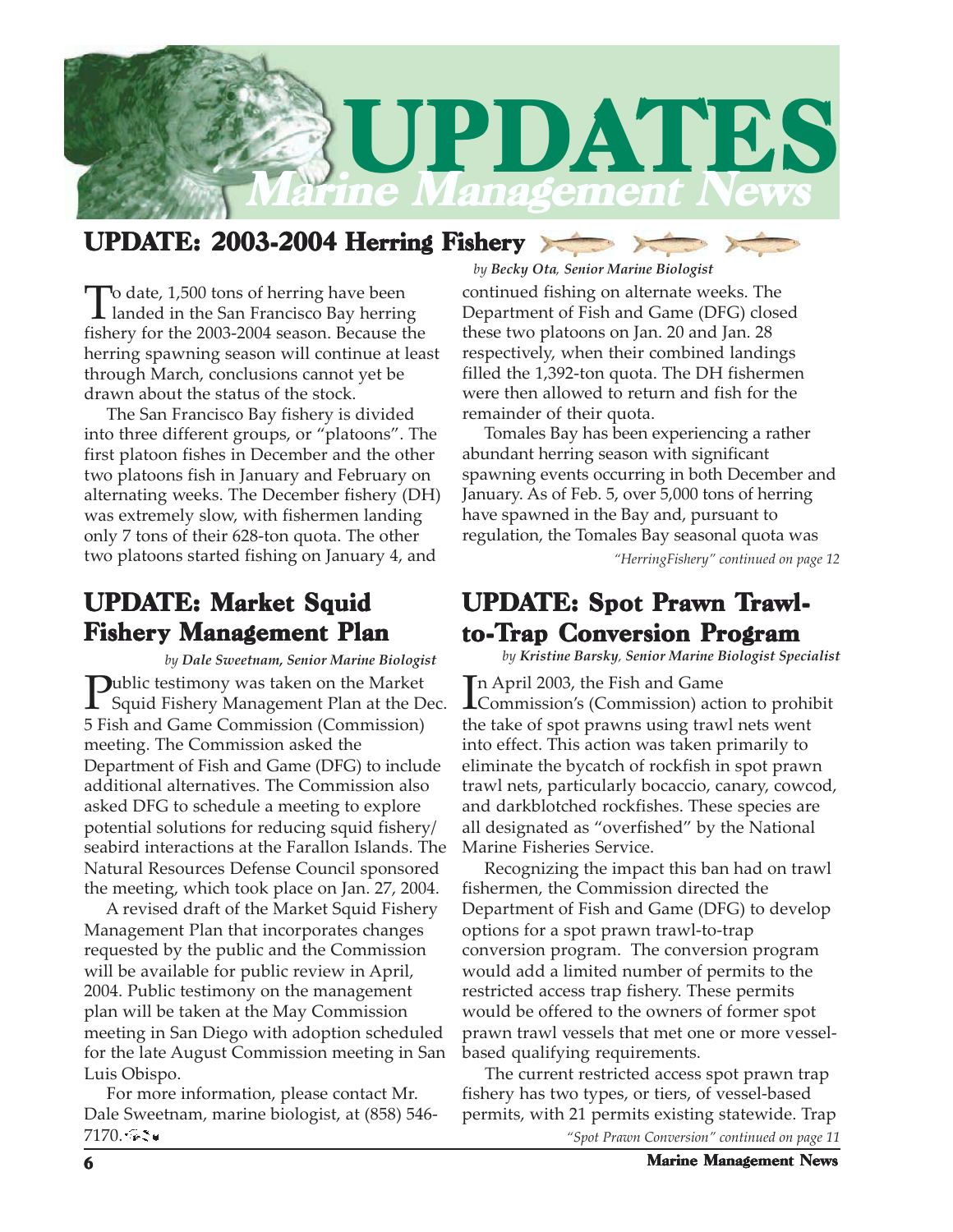

*Channel Islands Marine Protected Areas map courtesy Marine Region GIS Laboratory*

**Due to State budget restraints, the** *Marine Managemenent News* **will only be published electronically until further notice. Sign up for automatic, electronic notification of new issues at:**

#### *www.dfg.ca.gov/mrd/subscribe*

**Copies are available for viewing or printing from the Marine Region Web site at:**

*www.dfg.ca.gov/mrd/index\_newsletter*

## UPDATE: MLPA Process On Hold

For information on the MLPA process, check the following Marine Region Web pages:

### **MLPA Process On Hold - Questions and Answers**

*www.dfg.ca.gov/mrd/mlpa\_questions.html*

**Letter to Marine Life Protection Act Interested Parties** *www.dfg.ca.gov/mrd/mlpa\_questions.html#letter*

## **UPDATE: Channel Islands MPA Monitoring**

Plan *by Chuck Valle, Associate Marine Biologist* The ongoing management of the Channel Islands Marine Protected Areas (MPAs) requires monitoring of biological, social, and economic impacts. In March, 2003 a workshop was held to help develop a comprehensive monitoring plan. At the workshop, representatives from recreational and commercial fisheries, the scientific community, conservation groups, government agencies, and the general public developed preliminary biological and socio-economic monitoring recommendations. Further discussions with interested parties and preliminary data collection efforts led to the creation of a comprehensive monitoring plan. The purpose of this plan is to provide an overview of activities that will be included in annual monitoring programs.

 The plan identifies specific monitoring activities, types of data collected, and how these data will be used to determine the effects of MPAs on species, ecosystems, and fisheries in the northern Channel Islands area.

 The plan was made available for public review at the Feb. 5, 2004 Commission meeting in Long Beach. A draft of the plan is available on the DFG Marine Region Web site at *www.dfg.ca.gov/mrd/channel\_islands/ monitoring.html.* For further information, please call Mr. John Ugoretz, senior marine biologist, at (805) 560-6758 or e-mail *jugoretz@dfg.ca.gov*.

Get hooked on the Department of Fish and Game's Marine Region Web site

Log onto the Marine Region's Web site to find all the latest information on commercial and recreational fisheries. The Web site provides an easy way to catch up on new regulations, groundbreaking research, and public meetings. Log on today and see what hooks your attention at *www.dfg.ca.gov/mrd!*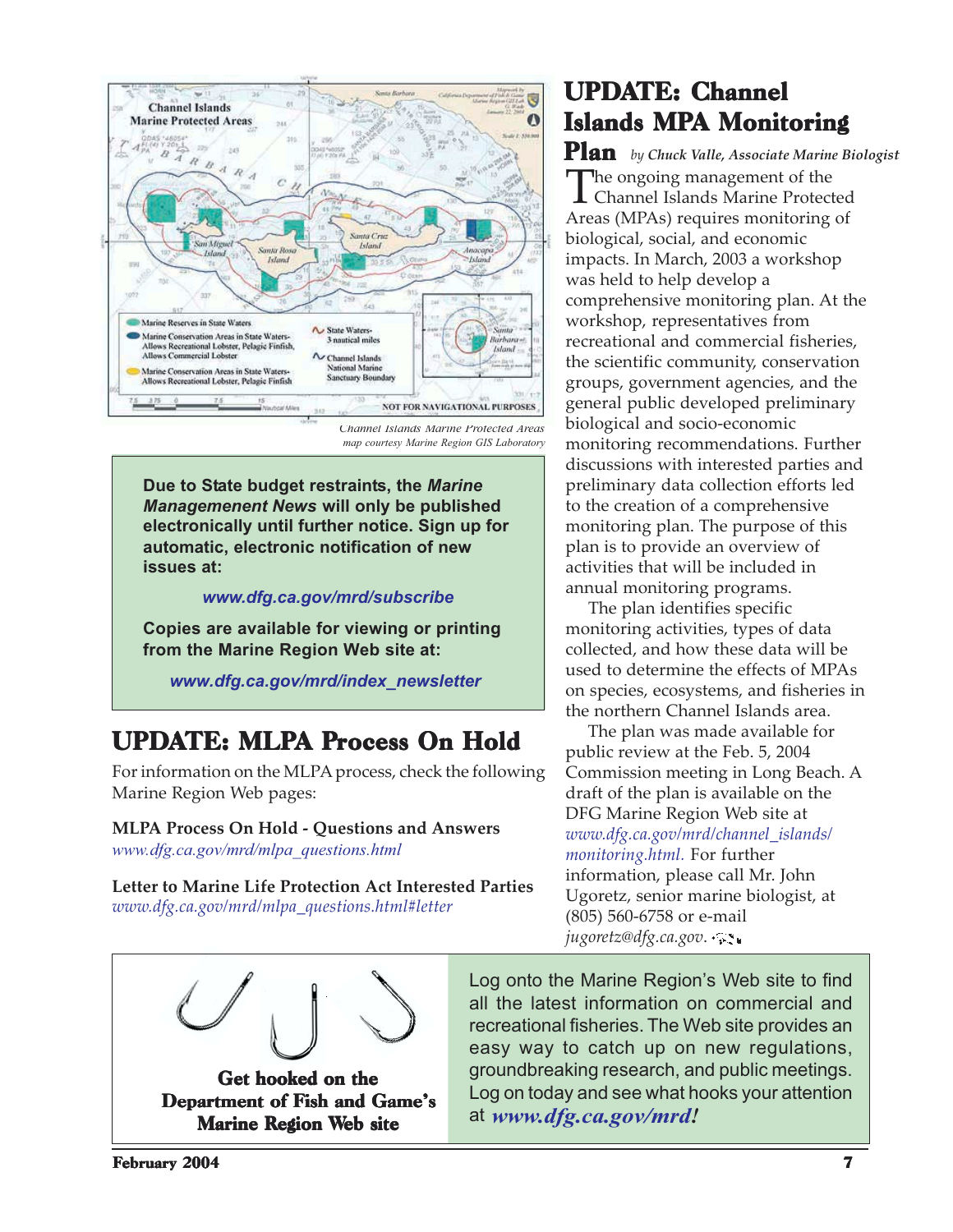**The following tables were updated on April 8, 2004. Please consult the DFG Web site, www.dfg.ca.gov/mrd, for the latest information.**

#### *"2004 Bottom Fishing Regulations" continued from page 1*

catches for commercial and recreational fisheries are kept.) In addition, higher than expected recreational take (catch and discarded dead fish) of cabezon, greenlings and California sheephead caused those fisheries to reach their 2003 harvest limits earlier than expected.

 The higher than expected catches and discards, and the resulting closures, prompted DFG to propose further changes to the 2004 regulations. The proposed regulations would:

• Eliminate the sub-bag limit for shallow nearshore rockfish within the bag limit for the Rockfish, Cabezon and Greenlings Complex (RCG Complex).

• Establish state-wide bag limits for rockfish, cabezon, and greenlings.

• Add a number of fisheries to the list of recreational fisheries that DFG may close if an annual harvest limit for lingcod, rockfish, a subgroup of rockfish, and/or California

scorpionfish has been exceeded or is projected to be exceeded.

 The Commission is expected to take action on these proposals at the Commission's March meeting in Redding. Written comments should be sent to the Fish and Game Commission, at 1416 Ninth Street, Box 944209, Sacramento, CA 94244-2090. Comments will also be accepted by fax at (916) 653-5040, or by e-mail at *FGC@dfg.ca.gov*. The Commission requests that written comments be submitted by February 27, 2004. Written comments must be received no later than March 5 at the meeting in Redding. Oral comments may also be provided to the Commission at the meeting on March 5.

 The initial regulatory documents required to consider these changes and the proposed regulatory language are available on the Commission Web site at *www.dfg.ca.gov/fg\_comm*. For more information, contact Ms. Connie Ryan, research manager, at (650) 631-2536.

|                                                                                                                                       |                                                                         |                                                                                             | Ocean waters between 34°27' N. latitude (Point Conception) and the U.S.-Mexican Border                                                                     | <b>START</b>                               |
|---------------------------------------------------------------------------------------------------------------------------------------|-------------------------------------------------------------------------|---------------------------------------------------------------------------------------------|------------------------------------------------------------------------------------------------------------------------------------------------------------|--------------------------------------------|
| Species                                                                                                                               | Time Period <sup>3</sup>                                                | Depth Limit                                                                                 | Daily Bag Limit <sup>3</sup>                                                                                                                               | Size Limit <sup>1</sup>                    |
| RCG Complex (including all<br>species of Rockfish, Cabezon<br>and Greenlings as defined in<br>Section 1.91)                           | Open Mar-Dec;<br>Closed Jan-Feb                                         | may only be taken in<br>less than 360 feet<br>$(60$ fathoms) <sup>2</sup>                   | 10 fish in combination; see sub-limits for<br>shallow nearshore rockfish, cabezon,<br>greenlings, and bocaccio, cowcod, canary<br>and yelloweye rockfishes | See individual species<br>and groups below |
| Shallow Nearshore Rockfish (as<br>defined in Section 1.90: includes<br>Black-and-yellow, China, Grass,<br>Gopher and Kelp Rockfishes) | Open Mar-Dec;<br>Closed Jan-Feb                                         | may only be taken in<br>less than 360 feet<br>$(60$ fathoms) <sup>2</sup>                   | 2 fish in combination; also included in the 10-<br>fish aggregate RCG complex bag limit                                                                    |                                            |
| Cabezon                                                                                                                               | Open Mar-Dec;<br>Closed Jan-Feb                                         | may only be taken in<br>less than 360 feet<br>$(60$ fathoms) <sup>2</sup>                   | 3 fish; also included in the 10-fish aggregate<br>RCG complex bag limit                                                                                    | 15" total length                           |
| Kelp and Rock Greenlings                                                                                                              | Open Mar-Dec:<br>Closed Jan-Feb                                         | may only be taken in<br>less than 360 feet<br>$(60$ fathoms) <sup>2</sup>                   | 2 fish in combination; also included in the 10-<br>fish aggregate RCG complex bag limit                                                                    | 12" total length                           |
| Canary, Cowcod, and Yelloweye<br><b>Rockfishes</b>                                                                                    | CLOSED all year;<br><b>NO RETENTION</b>                                 |                                                                                             | NO RETENTION (zero)                                                                                                                                        |                                            |
| Bocaccio                                                                                                                              | Open Mar-Dec;<br>Closed Jan-Feb                                         | may only be taken in<br>less than 360 feet<br>$(60 \text{ fathoms})^2$                      | 1 fish; also included in the 10-fish aggregate<br>RCG complex bag limit                                                                                    | 10" total length                           |
| Lingcod                                                                                                                               | Open Mar-OCT<br>Closed Jan-Feb<br><b>AND Nov-Dec</b><br>$ae$ of $Anr 1$ | may only be taken in<br>less than 360 feet<br>$(60$ fathoms) <sup>2</sup>                   | 1 fish, as of April 1                                                                                                                                      | 30" total length, as of<br><b>April 1</b>  |
| California Scorpionfish                                                                                                               | Open Mar, April,<br>Nov, and Dec;<br>Closed Jan, Feb,<br>and May-Oct    | may only be taken in<br>less than 360 feet<br>$(60$ fathoms) <sup>2</sup>                   | 5 per person                                                                                                                                               | 10" total length                           |
| Ocean Whitefish                                                                                                                       | Open Mar-Dec;<br>Closed Jan-Feb                                         | may only be taken in<br>less than 360 feet<br>$(60$ fathoms) <sup>2</sup>                   | 10 per person                                                                                                                                              |                                            |
| California Sheephead                                                                                                                  | Open Mar-Dec;<br>Closed Jan-Feb                                         | may only be taken in<br>less than 360 feet<br>$(60$ fathoms) <sup>2</sup><br>$1.001 - 1.01$ | 5 per person                                                                                                                                               | 12" total length                           |

**2004 Recreational Bottom Fishing Regulations: Southern Management Area** 

1. See regulations for information on gear restrictions and fillet lengths

2. In the Cowcod Conservation Areas fishing is prohibited in waters greater than 120 feet (20 fathoms).

3. Subject to in-season change. Check the Marine Region Web site at *www.dfg.ca.gov/mrd*, or call your local DFG office for the latest information.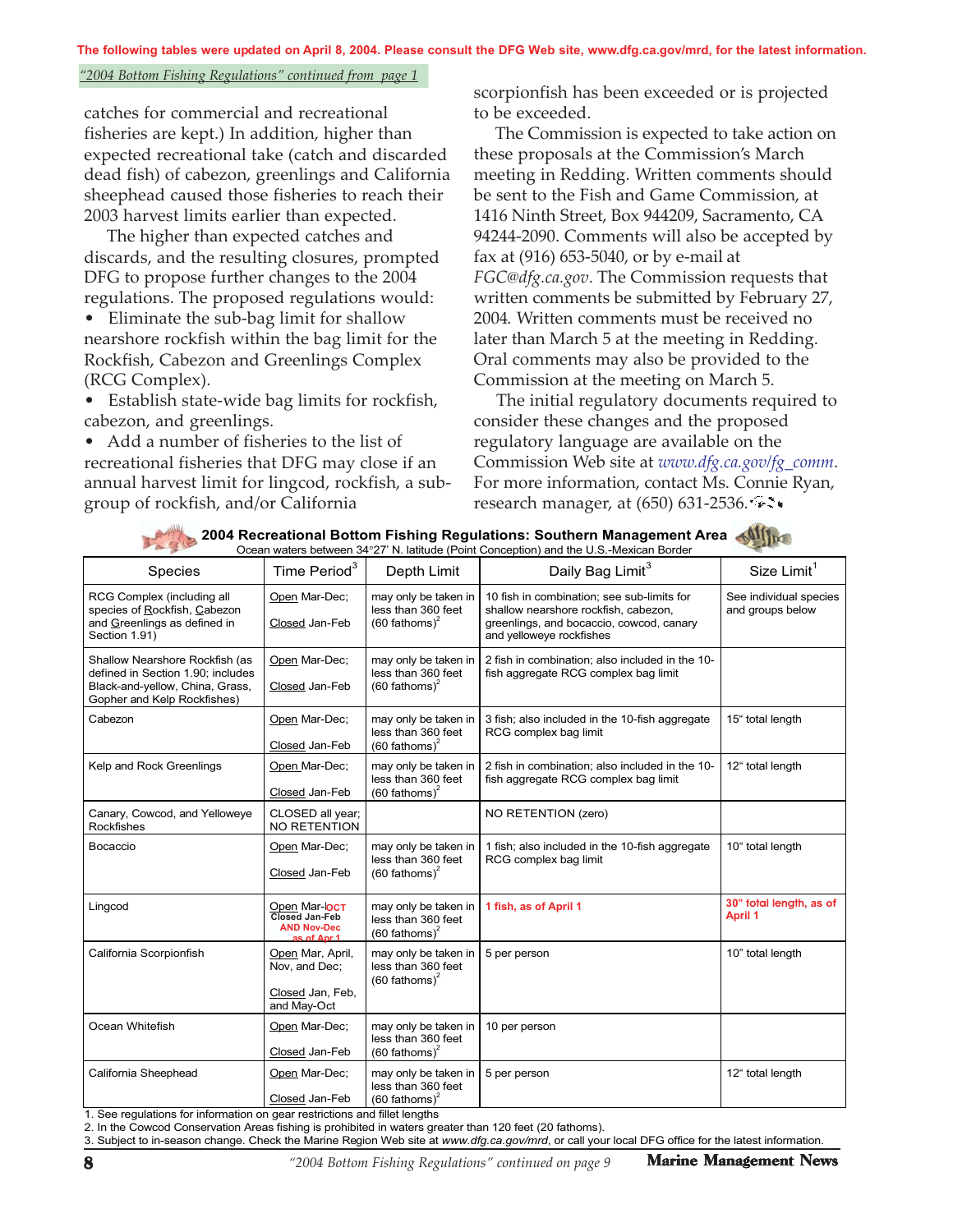

#### **2004 Recreational Bottom Fishing Regulations: Central Management Area**

Ocean waters between 40°10' N. latitude (near Cape Mendocino) and 34°27' N. latitude (Point Conception)



| Species                                                                                                                               | Time Period <sup>3</sup>                                                                 | Depth Limit                                                                                                                                                                                 | Daily Bag Limit <sup>3</sup>                                                                                                                                   | Size Limit <sup>1</sup>                       |
|---------------------------------------------------------------------------------------------------------------------------------------|------------------------------------------------------------------------------------------|---------------------------------------------------------------------------------------------------------------------------------------------------------------------------------------------|----------------------------------------------------------------------------------------------------------------------------------------------------------------|-----------------------------------------------|
| RCG Complex (including all species<br>of Rockfish, Cabezon and<br>Greenlings as defined in Section<br>1.91)                           | Open Jan, Feb, and<br>May-Dec<br><b>Closed Mar-April</b>                                 | • Jan, Feb, and Sep-Dec<br>may only be taken in less<br>than 180 feet (30<br>fathoms) <sup>2</sup> ;<br>• May-Aug may only be<br>taken in less than 120 feet<br>$(20$ fathoms) <sup>2</sup> | 10 fish in combination; see sub-<br>limits for shallow nearshore<br>rockfish, cabezon, greenlings,<br>and bocaccio, cowcod, canary<br>and yelloweye rockfishes | see individual<br>species and<br>groups below |
| Shallow Nearshore Rockfish (as<br>defined in Section 1.90; includes<br>Black-and-yellow, China, Grass,<br>Gopher and Kelp Rockfishes) | Open Jan, Feb, and<br>May-Dec<br>Closed Mar-April                                        | • Jan, Feb, and Sep-Dec<br>may only be taken in less<br>than 180 feet (30<br>fathoms) <sup>2</sup> ;<br>• May-Aug may only be<br>taken in less than 120 feet<br>$(20 \text{ fathoms})^2$    | 2 fish in combination; also<br>included in the 10-fish<br>aggregate RCG complex bag<br>limit                                                                   |                                               |
| Cabezon                                                                                                                               | Open Jan, Feb, and<br>May-Dec;<br><b>Closed Mar-April</b>                                | • Jan, Feb, and Sep-Dec<br>may only be taken in less<br>than 180 feet (30<br>fathoms) <sup>2</sup> :<br>• May-Aug may only be<br>taken in less than 120 feet<br>$(20 \text{ fathoms})^2$    | 3 fish; also included in the 10-<br>fish aggregate RCG complex<br>bag limit                                                                                    | 15" total length                              |
| Kelp and Rock Greenlings                                                                                                              | Open Jan, Feb, and<br>May-Dec;<br>Closed Mar-April                                       | • Jan, Feb, and Sep-Dec<br>may only be taken in less<br>than 180 feet (30<br>fathoms) <sup>2</sup> ;<br>• May-Aug may only be<br>taken in less than 120 feet<br>$(20 \text{ fathoms})^2$    | 2 fish in combination; also<br>included in the 10-fish<br>aggregate RCG complex bag<br>limit                                                                   | 12" total length                              |
| Canary, Cowcod, and Yelloweye<br>Rockfishes                                                                                           | CLOSED all year;<br>NO RETENTION                                                         |                                                                                                                                                                                             | NO RETENTION (zero)                                                                                                                                            |                                               |
| <b>Bocaccio</b>                                                                                                                       | Open Jan, Feb, and<br>May-Dec;<br><b>Closed Mar-April</b>                                | • Jan, Feb, and Sep-Dec<br>may only be taken in less<br>than 180 feet (30<br>fathoms) <sup>2</sup> ;<br>• May-Aug may only be<br>taken in less than 120 feet<br>$(20 \text{ fathoms})^2$    | 1 fish; also included in the 10-<br>fish aggregate RCG complex<br>bag limit                                                                                    | 10" total length                              |
| Lingcod                                                                                                                               | Open Jan, Feb, and<br>May-OCT<br>Closed Mar-April<br><b>AND Nov-Dec</b><br>as of April 1 | • Jan, Feb, and Sep-OCT<br>may only be taken in less<br>than 180 feet (30<br>fathoms) $^{2}$ ;<br>• May-Aug may only be<br>taken in less than 120 feet<br>$(20 \text{ fathoms})^2$          | 1 fish, as of April 1                                                                                                                                          | 30" total length, as<br>of April 1            |
| California Scorpionfish                                                                                                               | Open Jan, Feb, and<br>May-Dec;<br>Closed Mar-April                                       | • Jan, Feb, and Sep-Dec<br>may only be taken in less<br>than 180 feet (30<br>fathoms) <sup>2</sup> ;<br>• May-Aug may only be<br>taken in less than 120 feet<br>$(20 \text{ fathoms})^2$    | 5 per person                                                                                                                                                   | 10" total length                              |
| Ocean Whitefish                                                                                                                       | Same as the rockfish<br>and lingcod seasons                                              | Same as the rockfish and<br>lingcod fishing depths                                                                                                                                          | 10 per person                                                                                                                                                  |                                               |
| California Sheephead                                                                                                                  | Same as the rockfish<br>and lingcod seasons                                              | Same as the rockfish and<br>lingcod fishing depths                                                                                                                                          | 5 per person                                                                                                                                                   | 12" total length                              |

1. See regulations for information on gear restrictions and fillet lengths

2. Around the Farallon Islands and Noonday Rock fishing is prohibited between the shoreline and 60 feet (10 fathoms); fishing is prohibited at Cordell Bank

3. Subject to in-season change. Check the Marine Region Web site at *www.dfg.ca.gov/mrd*, or call your local DFG office for the latest information.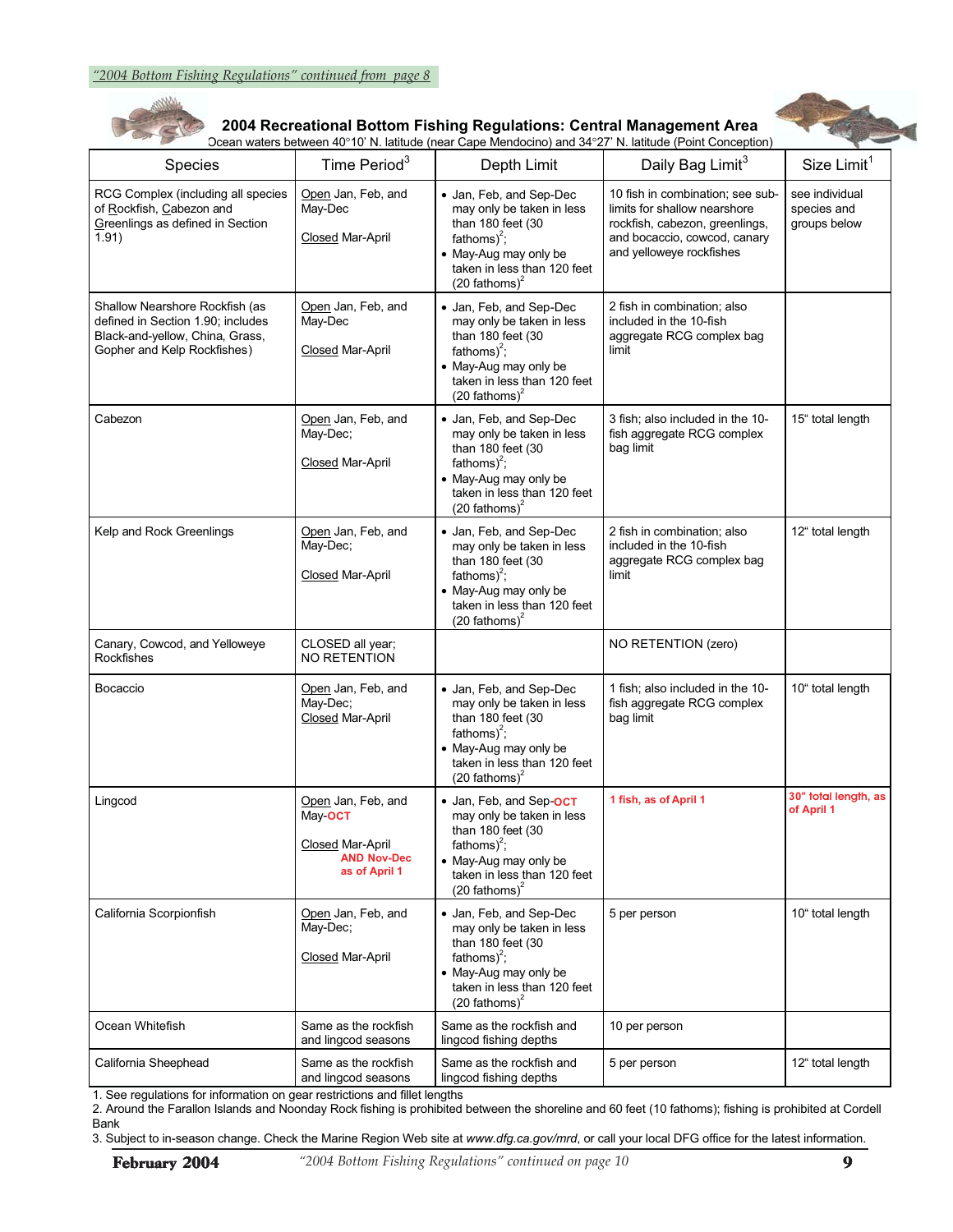**2004 Recreational Bottom Fishing Regulations: Northern Management Area**  Ocean waters between the California-Oregon Border and 40°10' N. latitude (near Cape Mendocino)



| Species                                            | Time Period $2$                         | Depth Limit              | Daily Bag Limit <sup>2</sup>                                                             | Size Limit <sup>1</sup>                   |
|----------------------------------------------------|-----------------------------------------|--------------------------|------------------------------------------------------------------------------------------|-------------------------------------------|
| Rockfish                                           | Open all year                           | no depth<br>restrictions | 10 fish in combination; see sub-limits for<br>bocaccio, canary, and yelloweye rockfishes | see individual<br>species below           |
| Canary, Cowcod, and<br><b>Yelloweye Rockfishes</b> | CLOSED all year; NO<br><b>RETENTION</b> |                          | NO RETENTION (zero)                                                                      |                                           |
| Bocaccio                                           | Open all year                           | no depth<br>restrictions | 2 per person; also included in the 10-fish<br>aggregate rockfish bag limit.              | 10" total length                          |
| Cabezon                                            | Open all year                           | no depth<br>restrictions | 10 per person                                                                            | 15" total length                          |
| Kelp and Rock Greenlings                           | Open all year                           | no depth<br>restrictions | 10 kelp greenling per person; 10 rock greenling per<br>person                            | 12" total length                          |
| Lingcod                                            | Open: Jan-Oct<br><b>Closed: Nov-Dec</b> | no depth<br>restrictions | 1 fish, as of April 1                                                                    | 30" total length, as of<br><b>April 1</b> |

1. See regulations for information on gear restrictions and fillet lengths<br>2. Subject to in-season change. Check the Marine Region Web site at www.dfg.ca.gov/mrd, or call your local DFG office for the latest information.

## New Method for Estimating Saltwater Recreational Catch in 2004 *by Ed Roberts, Marine Biologist*

In response to concerns over the use<br>of the Marine Recreational Fisherie of the Marine Recreational Fisheries Statistics Survey (MRFSS) program for making in-season management decisions, the Department of Fish and Game (DFG) and the Pacific States Marine Fisheries Commission (PSMFC) have developed a new method for estimating total saltwater recreational catch and effort in California.

 The DFG and PSMFC began conducting the new California Recreational Fisheries Survey (CRFS) program in Jan. 2004. This single, coordinated program will sample recreational anglers who fish from boats (private boats, rental boats and party/ charter boats) and from shore (pier, jetty, beach and bank). The CRFS program incorporates many improvements over the existing MRFSS program. These improvements include: increased sampling, estimates of private skiff effort, grouping of trips by target species, dividing the state into smaller geographic regions, and using an angler license database for effort estimates. The CRFS program will provide more accurate and timely information on which to base management decisions.

 As a result of the increased levels of sampling, recreational fishermen are more likely to encounter DFG/PSMFC representatives conducting the CRFS program. Avid anglers may be approached several times per year. Angler cooperation is critical to the success of the survey – please take the time to participate. Every fishing trip is different – different target species, locations, gear,



*California scorpionfish. image courtesy E. Roberts*

etc. – so even if you have completed the survey before, please cooperate each time you are asked.

 The DFG is also asking for angler cooperation in establishing the angler license data base. One in twenty anglers will be asked to provide their name and telephone number at the time of purchase for a potential telephone survey. It is anticipated that only one angler in a hundred may be contacted to provide fishing information on the previous month's fishing activity.

 For more information about CRFS, call Mr. Ed Roberts, marine biologist, at (562) 342-7199 or e-mail *eroberts@dfg.ca.gov*.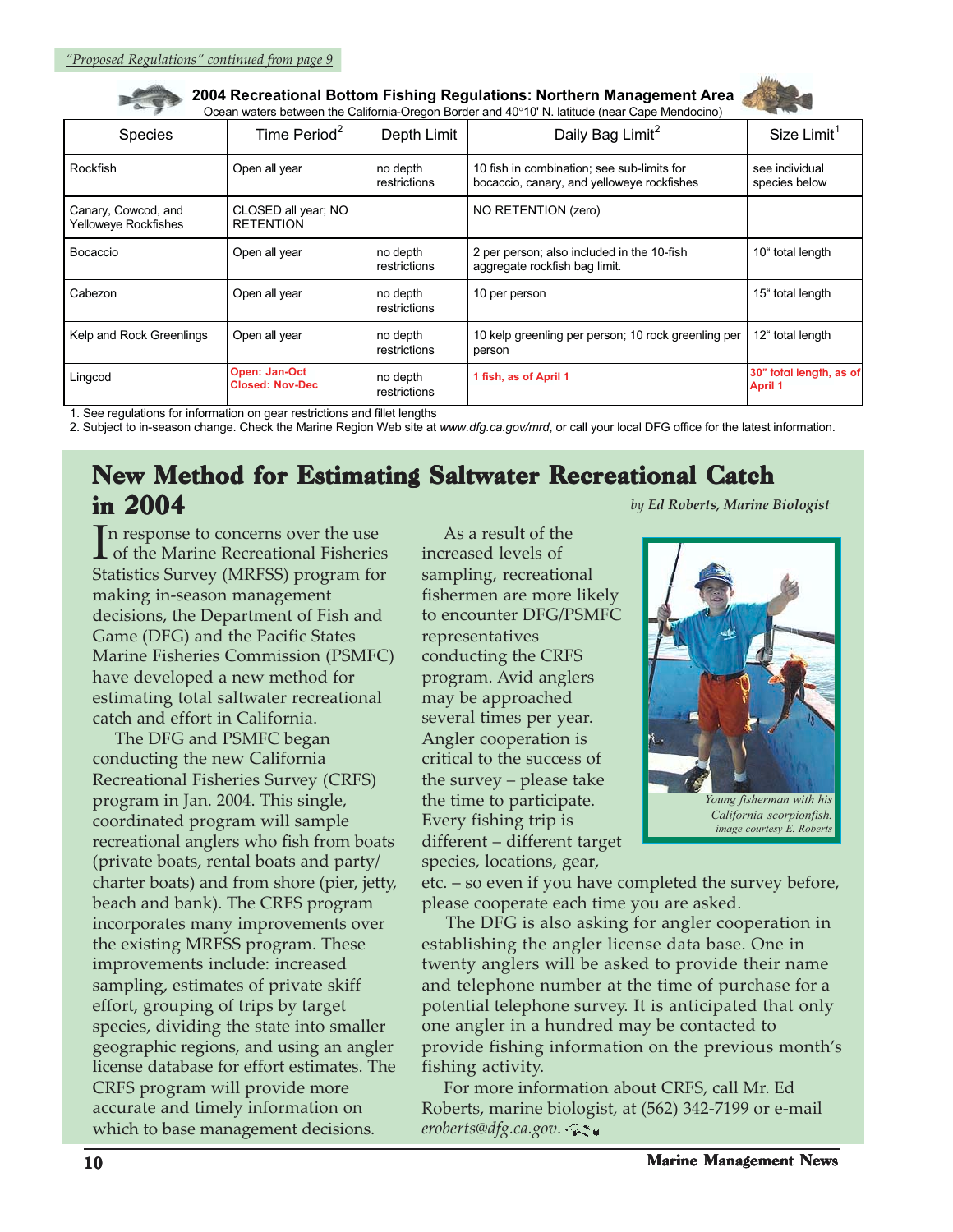## New California Sheephead Assessment Under Way

**C**alifornia sheephead are shallow nearshore<br>
finfish found in the coastal waters of southern conditions. This has<br> **California and Marine This processes** California and Mexico. This species supports recreational and commercial fisheries that are managed by the State (within State waters), and regulated by the Fish and Game Commission. The California sheephead is one of nineteen fishes included in California's Nearshore Fishery Management Plan.

 Starting in Feb. 2004, the Department of Fish and Game will be collaborating with the University of California at Santa Cruz to complete a stock assessment on California sheephead. The health of the California sheephead population is currently unknown. Consequently, fishery managers are placed in a position of making management decisions under "poor data"

conditions. This has resulted in managers taking precautionary actions to reduce the risk of overfishing. The upcoming California sheephead stock assessment will help to



*California sheephead. photo courtesy E. Roberts*

address these management concerns by providing a better scientific basis for management decisions.

 The assessment model and results will undergo peer review by a panel of stock assessment scientists. All issues identified through peer review will be addressed in the final report, which is scheduled for completion in September 2004. For more information, please contact Ms. Meisha Key, research analyst, at *mkey@dfg.ca.gov*

#### *"Spot Prawn Conversion" continued from page 6*

vessels are usually owneroperated, and tend to be smaller than the vessels in the trawl fleet. Adding converted vessels to the trap fishery will require the development of a capacity goal, additional permit structure and possibly new fishing regulations.

Current trap fishermen

are concerned about the potential resource depletion and gear congestion that a conversion program may cause on traditional trapping grounds. It is also not known how many of the spot prawn trawl fishermen will be willing and/ or able to convert to trap fishing. Since trawling is usually more efficient for taking spot prawns, it is unlikely that converted vessels will achieve their previous level of harvest, at least initially. In light of these and other unknowns, DFG believes a cautious, conservative approach is warranted for this conversion program so that a healthy fishery is not placed in jeopardy.

 The DFG has completed a timeline for the conversion process, and plans to submit a conversion package to the Commission in March. The Commission is then expected to publish notice of the intent to establish the conversion



program. A discussion hearing will be scheduled for the Commission's meeting in San Diego on May 5-6, 2004. Adoption could occur at the late August Commission meeting in San Luis Obispo, with regulations going in effect as early as October. Adoption could occur earlier if there are

no major changes needed in the package after the May discussion meeting.

 The DFG held two scoping sessions in January to obtain public input on the conversion program. Comments received during these scoping sessions and through letters, e-mails and phone calls will be incorporated into the formal document presented to the Commission. DFG will compile a comprehensive package of options for a conversion program which can be evaluated and discussed during the Commission's normal rulemaking process.

 Please contact Senior Marine Biologists Paul Reilly in the Monterey office at (831) 649-2879 / *preilly@dfg.ca.gov* or Kristine Barsky in Ventura at (805) 985-3114 / *kbarsky@dfg.ca.gov* with your comments or questions on the conversion program...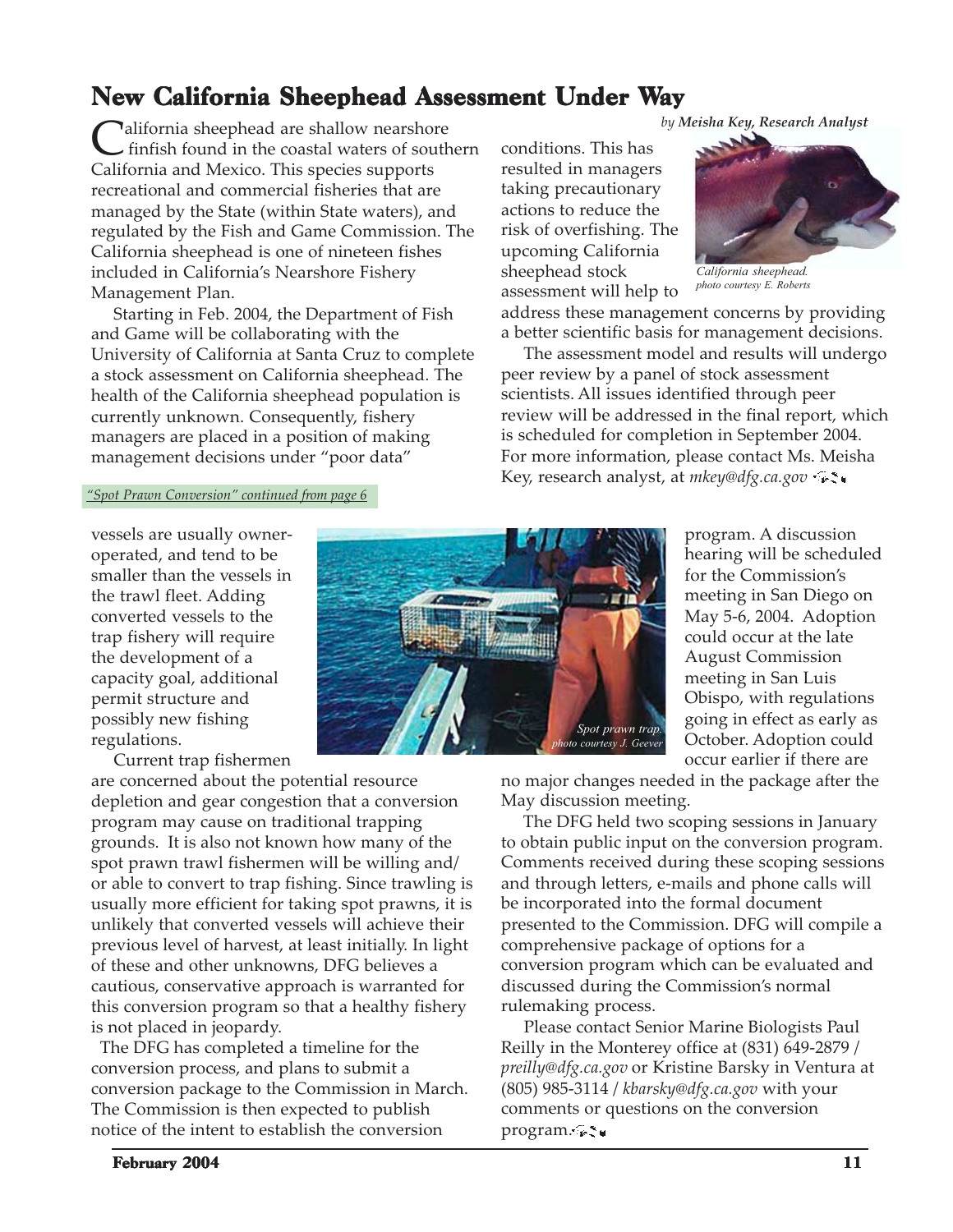#### *"2004 Regulations Online" continued from page 5 "Salmon Opener" continued from page 3*

congratulate 2004's "cover fishermen", Joe Tobin, Frank Cox, Joseph Kokrak, and Kim Larson, each of whom proudly counts a state record fish to his fishing credits. For more information on state record fish, go to *www.dfg.ca.gov/mrd/faqtrph3.html*.

Fishermen should also check the online



*DFG's clickable fishing map, located at:* www.dfg.ca.gov/mrd/fishing\_map.html*. Click on the portion of the coast where you plan to fish to view fishing opportunities in that area.*

California Ocean Fishing Regulations Map at *www.dfg.ca. gov/mrd/fishing\_ map.html* for the latest fishing information. To use the map, simply click on the portion of the coast that you plan to fish, and you will be taken to a summary of current sport fishing opportunities available in that area, presented in an easyto-understand format. \*\*\*

 In the last two years, large numbers of coho salmon have been caught in California's ocean waters. Coho salmon are identified by the narrow light gray band at the base of the bottom teeth (see diagram comparing king and coho salmon, page 3). Many of these fish originated from hatcheries in the Columbia River Basin, while some were central California coast coho protected as "threatened" under the ESA. The retention of coho salmon is prohibited in all California ocean waters. Please take the time to correctly identify each salmon caught before removing it from the water. All coho must be released immediately.

 The 2004 ocean salmon seasons, regulations, and a coho identification poster can be found on the DFG Marine Region Web site at *www.dfg.ca.gov/mrd/oceansalmon.html*. Anglers may call the Ocean Salmon Hotline at (707) 576- 3429 to hear the latest California ocean salmon sport regulations or call (707) 576-2882 for more information.  $\mathcal{F}$ 

#### *"Herring Fishery" continued from page 6*

increased from 300 tons to 500 tons. To date, the total amount of herring landed in Tomales Bay has reached almost 300 tons.

 This fishery will close on March 5. The Humboldt Bay and Crescent City Harbor fisheries will close on March 9 and March 23, respectively.

#### *Concerns regarding the SF Bay Fishery*

 On Aug. 29, 2003, the Fish and Game Commission (Commission) voted to provide San Francisco Bay commercial herring fishermen with a reduced fishery quota of 2,200 tons and a shorter season (by one month).

 A number of concerns were discussed during the Commission's deliberations:

• Older fish are not present in the proportions expected from prior sampling. The DFG's management strategy has been to focus the harvest on age 4 and older herring. Age 5 and older herring, which supported the fishery for the past 30 years, has declined to a very low percentage of the catch. In recent years there has been a substantial increase in the number of age 3 herring caught by the fishery.

• There has not been strong recruitment of herring into the gillnet fishery since the 1997 El Niño.

- The commercial fishery catch-per-unit-ofeffort has declined markedly in recent years.
- The spawning biomass has been well below the long-term average since the 1997 El Niño.

 The 2003-2004 season for the San Francisco Bay herring fishery will close on February 13, 2004. DFG research staff will remain in the field at least through March and possibly into early April locating schools of herring and herring spawn to complete their assessment of this year's stock size (biomass). DFG continues to have the same concerns regarding the status of the San Francisco Bay population, and will be monitoring the stock closely.

 For more information, contact Mr. Eric Larson, bays and estuaries ecosystem coordinator, at (650) 631-6788 or e-mail *elarson@dfg.ca.gov*.

Have a question? Need help identifying a fish? Send your e-mail questions to: AskMarine@dfg.ca.gov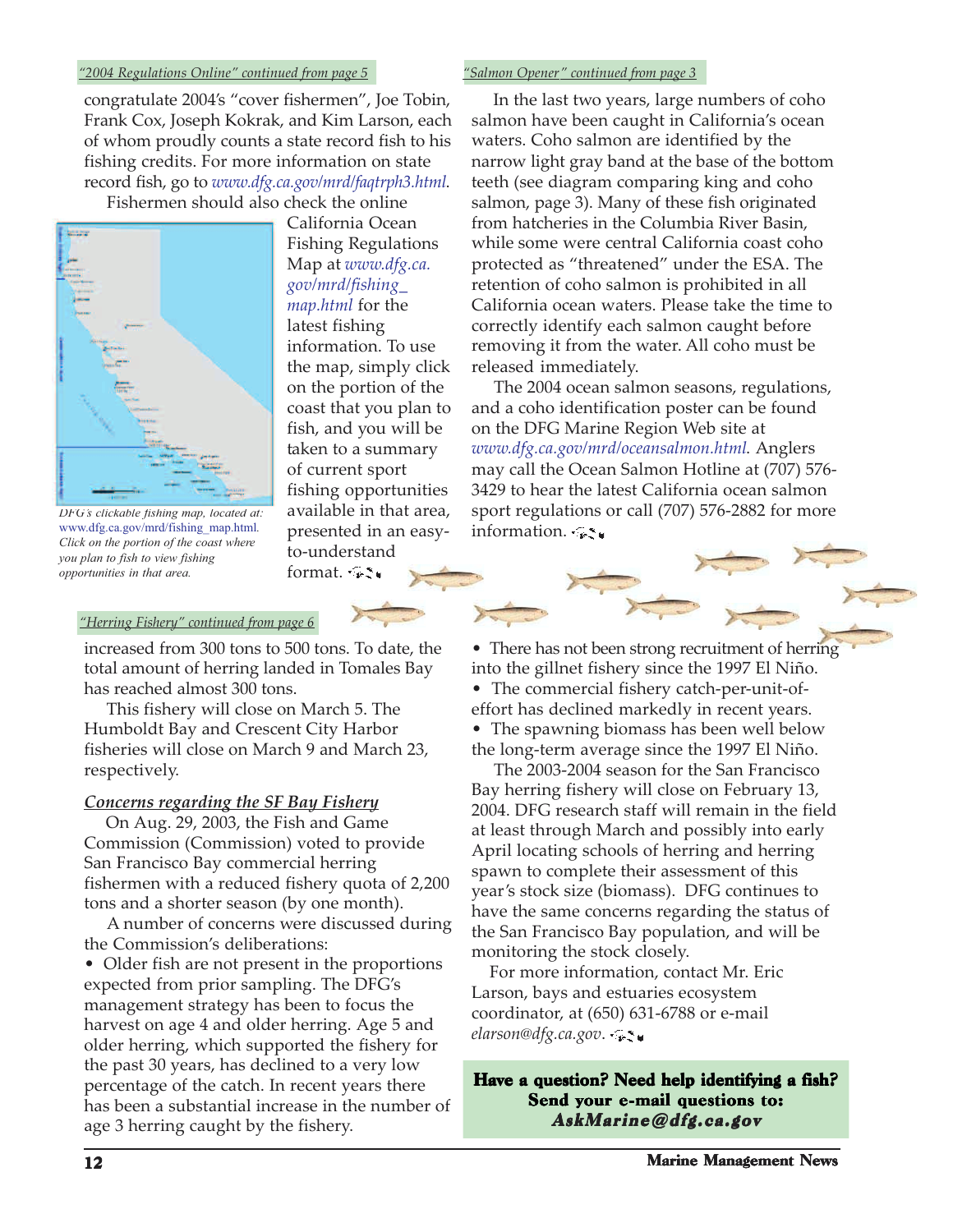#### *"Fish Abundance" continued from page 1*

 Although estimates of fish abundance have long been made using the catch rates of different fishing activities, this method has not been compared with direct observation (fish counts) by trained scuba divers in shallow waters. Information from these comparative studies will be used by fishery managers to improve survey techniques and population estimates of nearshore fishes, and to improve estimates of by-catch (non-targeted fish) in nearshore fisheries.

 Field work for this project took place in Carmel Bay, Monterey County in October and November, 2003. Four survey methods were compared: fish traps, 2 types of hook-and-line gear, and diver visual surveys.

 Each survey method was found to have its unique strengths. Standardized fishing operations can cover larger areas more efficiently, while scuba-based surveys provide information on a wider variety of species than are caught from boats. Preliminary data analysis shows distinct differences in both the catch rate and species assemblages caught by each of the fishing methods. This supports the notion that careful consideration needs to be given to "species of interest" before fishing gear is selected for any wide-scale survey.

 The effort was headed up by marine biologists Rick Starr (University of California Sea Grant program) and Mark Carr (University of California at Santa Cruz), and The Alliance of Communities for Sustainable Fisheries. Two Monterey fishermen joined university and DFG divers and scientific support staff at 4 survey sites over a span of 16 days. In addition to diver support, DFG provided project planning and computer mapping support, data consolidation, and data analysis for the project. Analysis of fish size data from the catches and of the fish diversity and sizes from the diver data is currently in process (*a follow-up article will cover the results in a future issue of Marine Management News*).

 A related project is currently in the preparation stages in Ft. Bragg. As in Carmel, different fishing techniques will be compared for their efficiency and selectivity. However, up north, divers will be replaced by a remotely operated vehicle (ROV) for the visual survey component. The use of ROVs rather than divers allows a larger area of much deeper habitat to be surveyed.

 The process of generating this information has improved communication between fishermen and DFG scientists, relative to understanding the differences between fishery-dependent and fishery-independent data sources.

 For more information, please contact Mr. David Osorio, marine biologist at (831) 649- 7195, or e-mail *dosorio@dfg.ca.gov.*

| 2004 Fish and Game Commission<br>www.dfg.ca.gov/fg_comm/2004/2004mtgs.html |                                             | 2004 Pacific Fishery Management Council<br>www.pcouncil.org/events/future.html |  |
|----------------------------------------------------------------------------|---------------------------------------------|--------------------------------------------------------------------------------|--|
| March $4 - 5$<br>Redding                                                   | <b>June 24 - 25</b><br><b>Crescent City</b> | <b>March 7 - 12</b><br>Tacoma, WA                                              |  |
| April 1 - 2                                                                | August 5 - 6                                | April 4 - 9                                                                    |  |
| <b>Sacramento</b>                                                          | <b>Bridgeport</b>                           | Sacramento, CA                                                                 |  |
| April 22                                                                   | <b>August 26 - 27</b>                       | <b>June 13 - 18</b>                                                            |  |
| (teleconference call)<br><b>Sacramento</b>                                 | San Luis Obispo                             | <b>Foster City, CA</b>                                                         |  |
|                                                                            | <b>October 21 - 22</b>                      | September 12 - 17                                                              |  |
| May 4 - 6<br><b>San Diego</b>                                              | Concord                                     | San Diego, CA                                                                  |  |
|                                                                            | December 2 - 3                              | October 31 - Nov 5                                                             |  |
|                                                                            | Monterey                                    | <b>Portland OR</b>                                                             |  |

at *www.dfg.ca.gov/mrd/index\_calendar.html* or contact the Monterey DFG office at (831) 649-2870.

Calendar of Fishery-Related Meetings